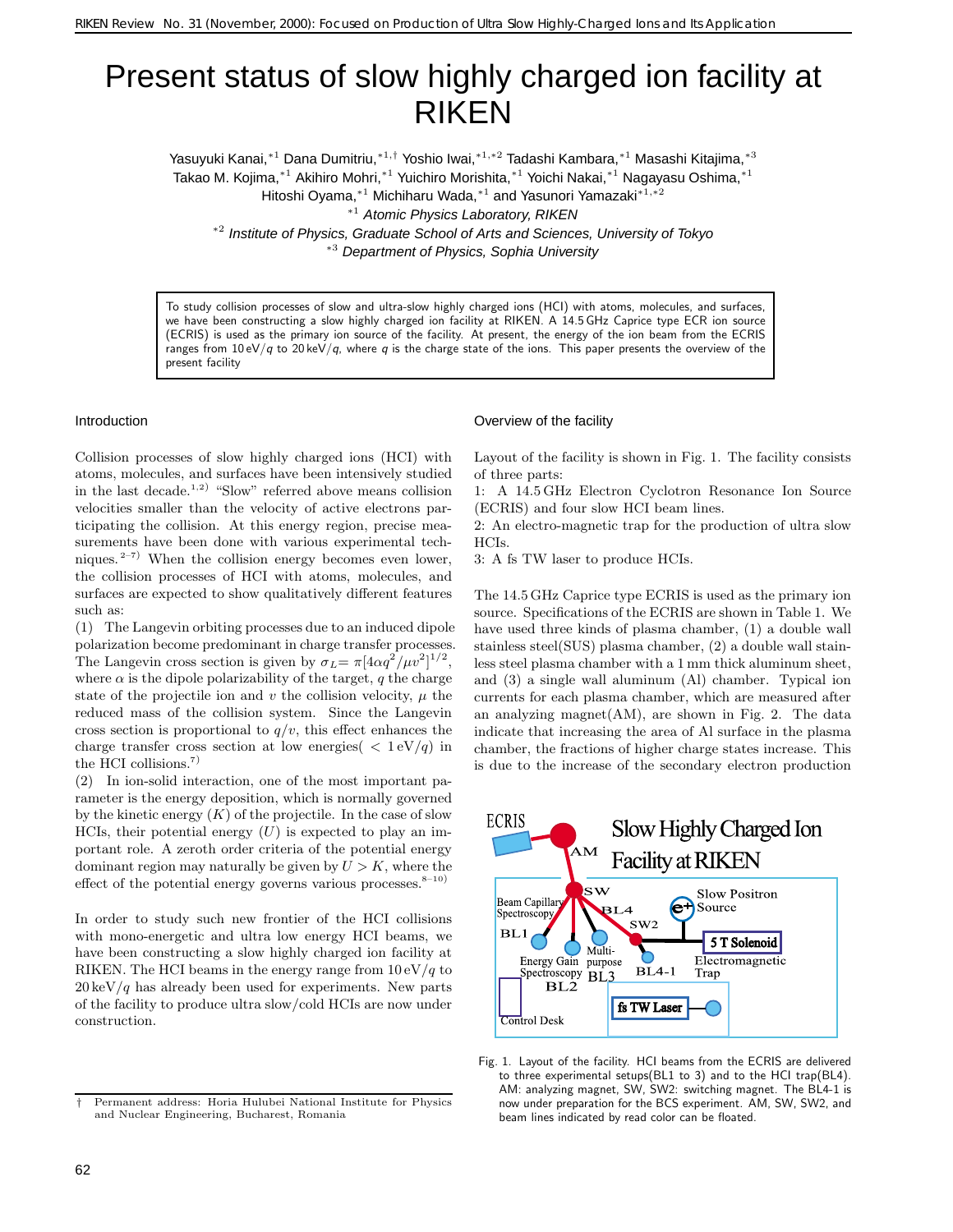Table 1. Specifications of the ECRIS.

| Maximum magnetic field      | 1.3T                           |  |  |  |
|-----------------------------|--------------------------------|--|--|--|
| Material of Hexapole magnet | NdFeB                          |  |  |  |
| Magnetic field of Hexapole  | $1.04$ T (single wall chamber) |  |  |  |
|                             | $1.0$ T (double wall chamber)  |  |  |  |
| RF frequency                | $14.5\,\mathrm{GHz}$           |  |  |  |
| RF power                    | $< 1.3$ kW                     |  |  |  |
| Inner Diameter of plasma    | 66 mm (single wall chamber)    |  |  |  |
| chamber                     |                                |  |  |  |
|                             | 62 mm (double wall chamber)    |  |  |  |
| Extraction voltage          | $< 20$ kV                      |  |  |  |
|                             |                                |  |  |  |



Fig. 2. Argon ion currents from the ECRIS measured after AM with different plasma chamber. Extraction voltage is 15 keV. Beam size at Faraday cup is  $18 \text{ mm} \times 18 \text{ mm}$ . Green, black, and red circles are for the SUS double wall chamber, the SUS double wall chamber with the Al sheet, and the Al single wall chamber, respectively.

efficiency in the plasma chamber.

The HCI beam is extracted from the ECRIS and momentumanalyzed by the analyzing magnet. The HCI beam is then focused by a magnetic quadrupole triplet lens and delivered to one of the four beam lines by a switching magnet (SW). The beam line from the extraction part to just before the experimental setups can be floated  $( < 5 \text{ kV})$  in order to transfer slow HCIs (  $> 10 \text{ eV}/q$ ) with high efficiency. The power supplies for the beam line are set on a floated stage and are remote controlled from a control desk in Fig. 1 with an optical fiber.

The BL 1 is for a soft X-ray beam-capillary spectroscopy  $(\mathrm{BCS})^{11-13)}$  of meta-stable states. The HCIs are transported through the floated beam line, which are then decelerated and focused by an electrostatic lens system just in front of the capillary. In this case, the energy spread of the beam is determined by the intrinsic energy width of the ions from the ECRIS, which is typically a few  $eV/q$ . Available energy range at the BL1 is from  $10 \frac{eV}{q}$  to  $20 \frac{keV}{q}$ . Detail of the experiment at the BL1 will be explained in other paper in this issue.<sup>14)</sup>

The BL2 is for experiments with mono-energetic slow HCIs. It consists of a deceleration lens followed by a double path hemispherical analyzer of  $40 \text{ mm}$  in radius as shown in Fig. 3. The deceleration lens consists of 6 disk electrodes with 40 mm inner diameter, which works as a highly-efficient first

![](_page_1_Figure_8.jpeg)

Fig. 3. Energy selector and scattering ion energy analyzer at the BL2. Decelerated HCIs are energy selected and collide with the gas target. After the collisions, the energy and scattering angle of the HCIs are measured by the scattering ion energy analyzer.

deceleration stage of HCIs from 2–5 keV/q down to  $300 \text{ eV}/q$ . The  $300 \text{ eV}/q$  HCIs are further decelerated by a second deceleration lens down to the final energy, which are then monochromatized with the double path hemispherical analyzer having an energy resolution of  $\Delta E/E = 1/150^{15,16}$ Four jaw slits, which are set between the two deceleration stages and are not shown in Fig. 3, and two collimators of 1 mm diameters at the entrance lens of the hemispherical analyzer are used to limit the angular divergence to about 1degree. Typical currents after the analyzer are listed in Table. 2. A single-path 50 mm radius hemispherical electrostatic energy analyzer with  $\Delta E/E = 1/100$  is installed on a turntable in the chamber as shown in Fig. 3, which allows to make double differential energy gain spectroscopy. Available energy range at the BL2 is from  $10 \text{ eV}/q$  to  $300 \text{ eV}/q$ .

Table 2. Typical ion currents below 100 eV/*q* at the BL2. High voltage -2 kV is applied to the beam line. The ion intensities are measured after the deceleration and energy analysis. Typical beam size at the Faraday cup is a few mm.

| Ions                              | $Ar^{4+}$ | $Ar^{6+}$ | $Ar^{8+}$ | He <sup>+</sup> | $He^{2+}$ |
|-----------------------------------|-----------|-----------|-----------|-----------------|-----------|
| Energy(eV)                        | 240       | 270       | 280       | 20              | 140       |
| Energy Width(eV)                  | 2.7       | 1.5       | 1.6       | 0.18            | 1.16      |
| Intensity $(10^8 \text{ s}^{-1})$ | 8.4       | 7.5       | 1.4       | (0.4)           | 15.6      |

The BL3 is a plain (*i.e*. no deceleration mechanism) beam line for various ad hoc experiments.<sup>17)</sup> The available energy of HCIs is from  $1 \text{ keV}/q$  to  $20 \text{ keV}/q$ .

The BL4 is newly prepared particularly for a preparation of ultra slow HCIs. The HCIs from the ECRIS are transported to an electro-magnetic trap through the BL4 and a second switching magnet (SW2). Available energy at the BL4 is from  $1 \text{ keV}/q$  to  $20 \text{ keV}/q$ . The HCIs injected into the trap are sympathetically cooled with cold positron plasmas preinjected in the trap. Detail of the cooling scheme in the trap will be described in other papers.<sup>18–20)</sup> At BL4-1 which is another beam line after SW2, a visible light BCS experiment is under preparation which will provide information on the very beginning of the charge transfer in HCI-surface collisions.<sup>13,21</sup>

In parallel to the production of positron-cooled ultra slow HCIs, a fs TW laser is prepared (see Fig. 1) to study the pro